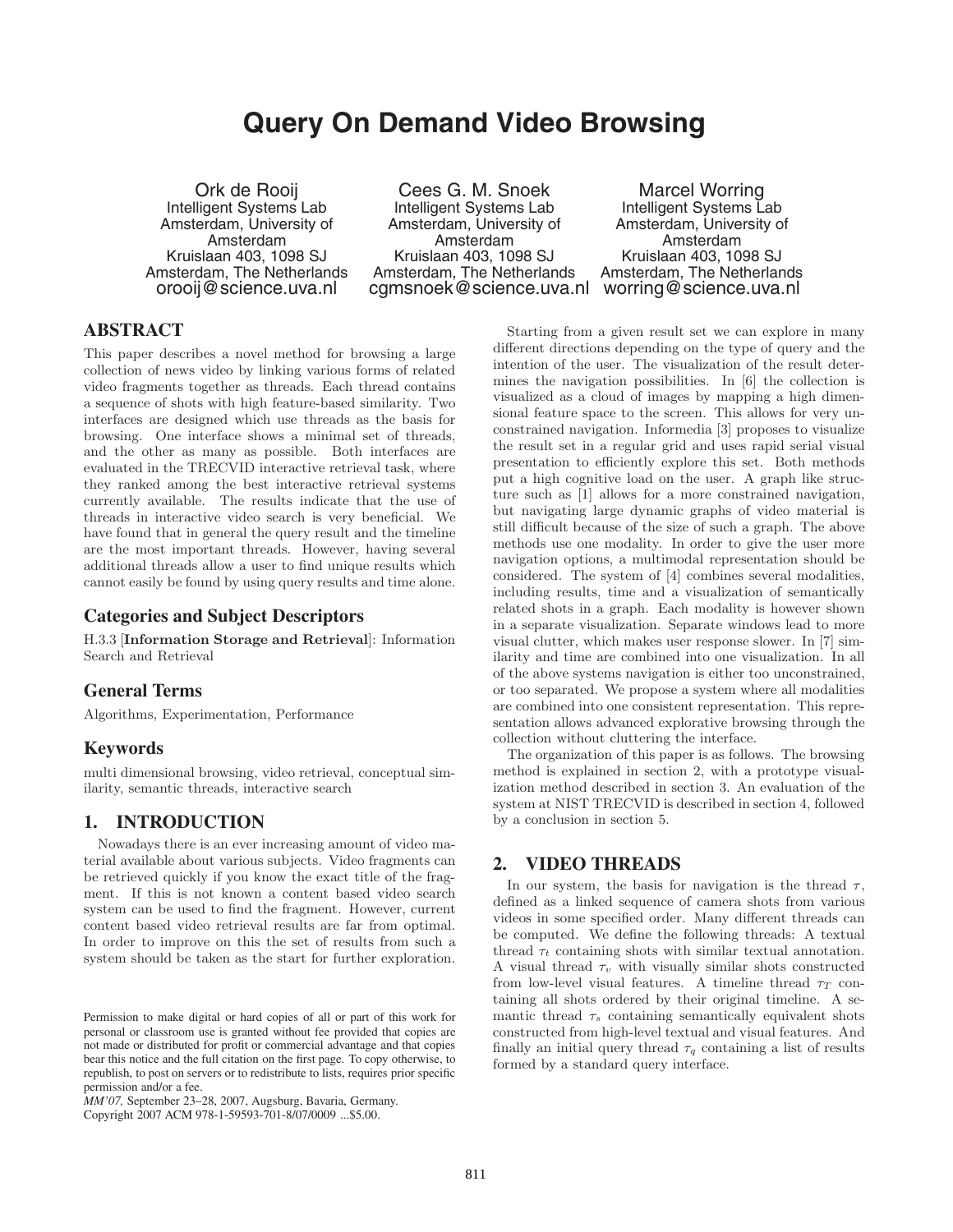

**Figure 1: Generic framework for thread computation. Feature extraction is used to compute the feature space, which is transformed into feature similarity space. From here the framework computes dynamic threads by using the distance to the focal shot as ranking measure. The framework computes static threads by clustering the similarity space, subsequently creating a path through each cluster.**

#### **2.1 Features and Similarity**

The generic framework for creating a thread is as follows. Given a set of features for each shot and a similarity function, we create a feature-based similarity space. From this space we can create both static and dynamic threads. See figure 1 for an overview.

To determine visual threads  $\tau_v$  we need a notion of visual similarity between shots. We propose the following method. The visual indexing starts with computing a high dimensional feature vector for each shot. In our system we use Wiccest features with related similarity function from [2], and Gabor features. This gives us the *visual similarity space*. This space forms the basis for visual exploration of the dataset.

A dynamic textual thread  $\tau_t$  is obtained by performing a text search through textual meta-data of shots, which can include on screen text and the output of automated speech recognition systems. The set of shots which is returned from such a query forms a dynamic textual thread.

To determine the semantic threads  $\tau_s$  we first need a way of extracting the semantic content from a video. We use the method described in [9] which provides us with a measure of presence  $P_i$  for a given concept  $j$  in each shot. Given a large enough lexicon of concepts we can approximate the semantic content of a shot with a single semantic concept vector. We use the lexicons as defined by LSCOM[5] and [10], which when combined result in 491 concepts. These concepts range from generic to specific classes of people, settings, objects or events.

Given two semantic concept vectors and a similarity function S*<sup>C</sup>* shots can now be compared based on their semantics. The semantic similarity space induced by S*<sup>C</sup>* is complex as shots can be related to several concepts. Typically only a few concepts will be available in a shot, so S*<sup>C</sup>* should be chosen such that it explicitly values shots that share the same concepts. Here  $S_C$  is defined as in eq.1, which resembles histogram intersection, adding the minimum probability of the two shots for concept  $j$  over the whole vector  $P$ . This yields the *semantic similarity space*, which forms the basis for semantic exploration of the dataset.

$$
S_{pq} = \frac{\sum_{i} min(p_i, q_i)}{\sum_{i} max(p_i, q_i)} \qquad p, q: \text{ the feature vectors} \qquad (1)
$$

#### **2.2 Static and Dynamic threads**

To allow the user to recognize his location in the collection within a search session, or between sessions it is beneficial if there is some rigid structure in this collection, so that the user can use this structure to navigate. However, to allow the user to search through the collection optimally on demand querying should also be possible. Because of this we make a distinction between threads that are precomputed in advance - the so called static threads, and threads that are shown on demand - the dynamic threads.

We propose the following method for static thread calculation. The similarity space of a large video collection can be too large to consider at once. Because of this we first cluster the space into groups of shots with a high similarity among each other. To find such groups we perform k-means clustering in the similarity space. In our experiments we choose  $k = 200$ . Ordering of these elements is done by applying a shortest path algorithm inside the cluster. So, shots with similar content are close to each other in the thread. This results in a static thread for every cluster. Every shot in the collection is part of one such thread. This gives the user a neighbourhood of similar shots in that modality.

Dynamic threads are always based on a shot  $S$  specified by the user. They are created by calculating the similarity distance for all shots to  $S$ , and ordering the top-ranked shots in a list. This list can then be used as a new dynamic thread with  $S$  as starting point.

#### **3. THREAD VISUALIZATION**

Now we know what threads are and how to create them, we define a method for visualizing them on a regular screen so they can actually be used in explorative browsing.

We form navigation paths from a focal shot  $S$ , which identifies the current position in the video collection. In order to highlight  $S$ , we chose a visualization where  $S$  is always the largest most centered shot on the screen. All threads which contain S are added as navigation possibilities. These are shown in a star formation around S. During the search process only two navigation options are possible: accept a shot as relevant, or navigate away from  $S$  into any connecting thread. This can be done by selecting any visible shot as the new S.

An interface that shows all possible navigation paths to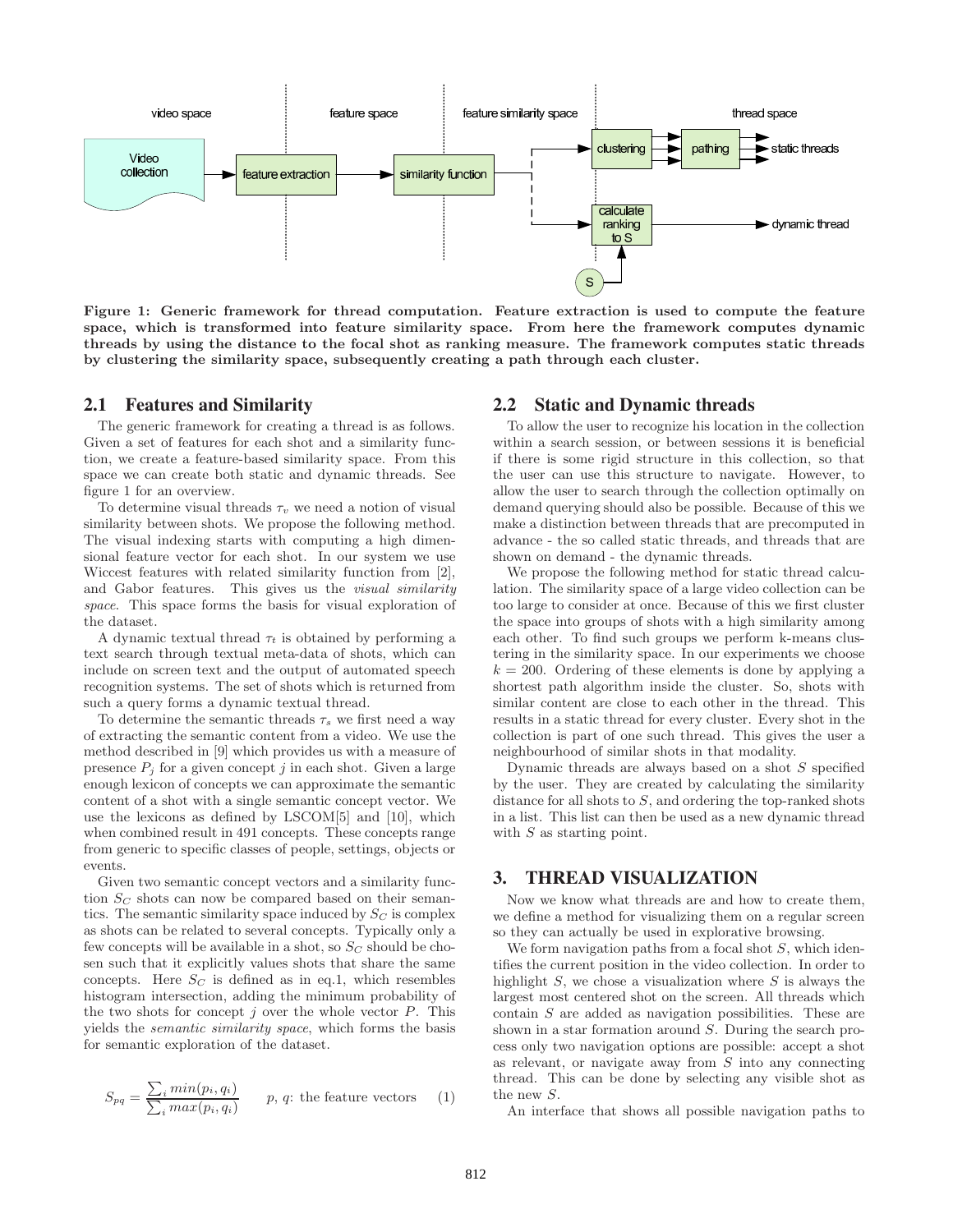

**Figure 2: Multi thread dimensions for each browser, where the number indicates the possible times this dimension can be present for any shot**



**Figure 3: Screenshot of the multi thread visualization with the CrossBrowser (left) and the Rotor-Browser (right)**

the user might be too overwhelming. An interface that only shows a minimal set of navigation paths might not show the optimal path. In order to determine the maximum number of paths which can be shown to the user, we have implemented both variants of this browser. One variant - the CrossBrowser - limits the number of threads that are shown. It shows the user the results from their initial query and only allows to browse through the time thread which is known to be important [7]. The other variant - the RotorBrowser - shows all relevant threads, including time, for the query shot S. This difference is visible in figure 2.

The RotorBrowser also allows the user to leave the initial query result set. This enables the user to browse through anything that catches his interest, though it also increases the chance that the user reaches the end of a thread. To prevent this, static threads are available as a guideline to the RotorBrowser. The contents of a static thread are precomputed and do not change during the browsing session, only the part that is displayed of a static thread changes. This helps the user to recognize his location within the dataset. Because the underlying semantics of video material are more important than the looks of the video we chose to use semantic features for calculating a series of static threads for guiding the user in this browser, and keep the other threads dynamic. To allow for quick navigation, hotkeys were added to allow jumps back to last known relevant shots. A screenshot of this visualization is visible in figure 3.

# **4. RESULTS**

Both browsers were evaluated by participating in the TREC-VID Interactive Retrieval effort (see [8]). This allows for a comparison between the entire system and the current state



**Figure 4: Overview of all interactive search runs submitted to TRECVID 2006, ranked according to Mean Average Precision**



**Figure 5: These graphs shows how many results were obtained from each thread, and which percentage of them was judged relevant. Left: Cross-Browser results. Right: RotorBrowser results.**

of the art in video retrieval systems. The experimental setup is as follows. Each participant is given a list of topics for which they need to find results. For each topic the participant has 15 minutes to interactively use their system to find results within a collection of 160 hours of news video from English, Arabic and Chinese broadcast channels. This dataset is not known beforehand. The results are judged using a pooling mechanism by TRECVID. For every topic the Average Precision, a one valued measure related to precision and recall, is then determined. Because this score does not penalize incorrect shots at the end of the list we instructed our participants to find as many shots as possible, even though some will be invalid. The last 2 minutes for each topic were reserved for sorting the end result so that the best results are ranked higher.

The Average Precision per topic is finally averaged over all the topics, resulting in one Mean Average Precision score per system.

Overall our browsers perform well in the TRECVID evaluation. The CrossBrowser placed 2nd and the RotorBrowser placed 6th in the overall results. See figure 4. When we compare the RotorBrowser to the CrossBrowser a significant gap in results can be seen. However because both runs were performed by expert users with varying levels of experience in performing TRECVID retrieval tasks, we cannot compare the results directly. The experience and capabilities of each user influences the result also. We can however deduce some interesting facts from the results.

During the interactive retrieval effort we have kept detailed log files of each user action. If we look at the originating thread of each shot in the results from both browsers (figure 5) we can see the following. Results gathered from